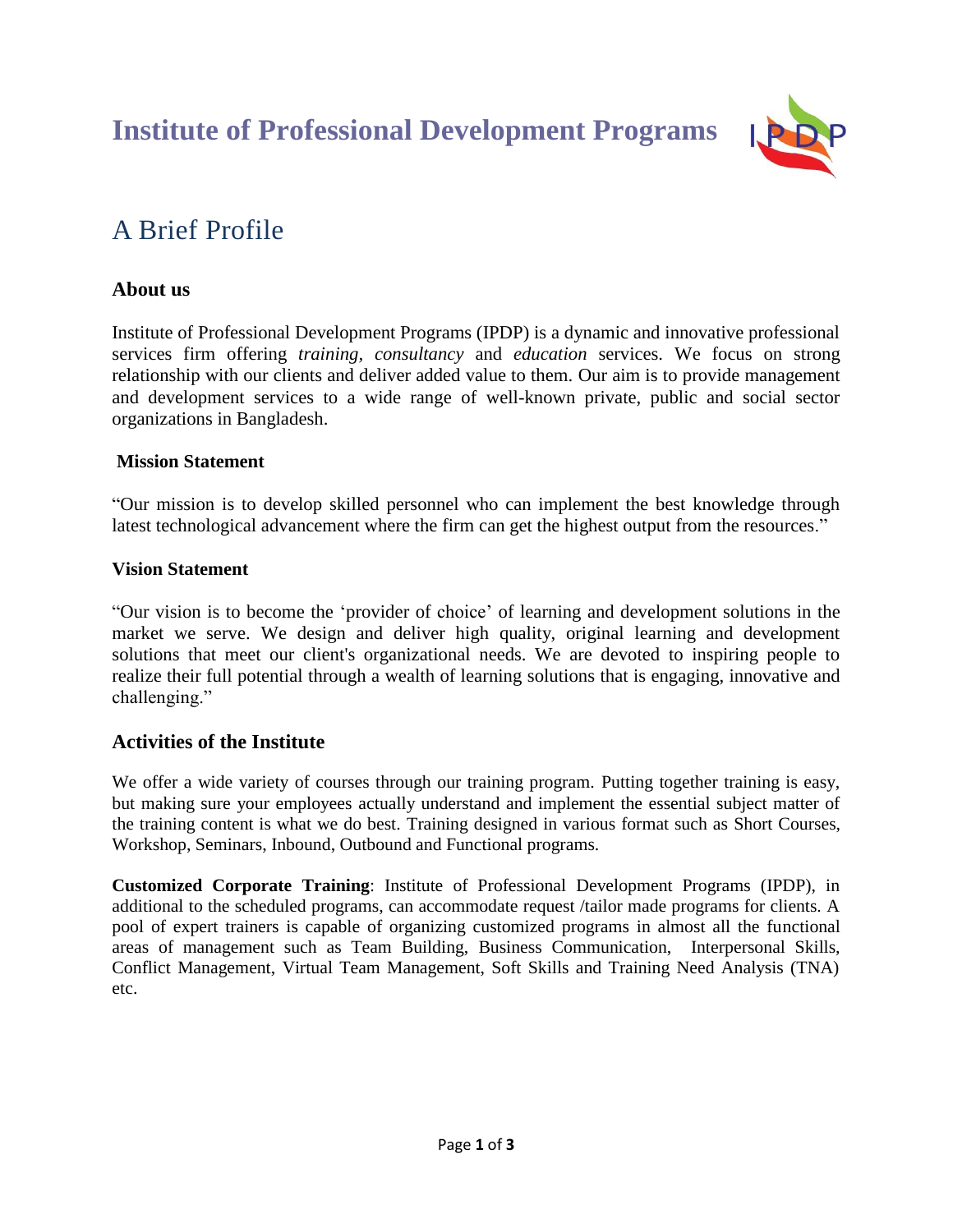## *Benefits to Clients*

### Engaging Your People in Your Strategy

IPDP training programs can support a new or changed company strategy. New strategic directions create the need to engage the firm's people in the strategy. They need to understand the strategy, believe it is meaningful to them and understand how they personally can contribute to its success.

It may be helpful to support a senior executive team in the process of articulating and communicating the strategy; to help mid-level managers translate the strategy for their group; and to support the managers charged with executing the strategy effectively.

#### Education in Business Context

We help our clients implement their strategy through development of their people. We focus workshops on what the organization's people need to know, do and believe in order to address current or anticipated challenges, and attain specific business objectives.

#### Impact Across Levels of the Organization

We design and deliver programs focused on the executive, leaders in the mid level, or managers/professionals on the front line. We can provide a set of integrated solutions that target all three levels in turn. While those programs differ based on the needs of each level, they convey common themes and common message enabling greater understanding among people at different levels.

#### Partnership & Client Relationship Skills

We operate with client-oriented teams that thoroughly get to know their clients and pride themselves on being flexible and developing a relationship based on credibility and trust. We begin our work by listening to our clients and gaining an understanding of their business issues. We then work with them to articulate their desired business destination. That business destination drives our work throughout the life of the project. We design and develop content to client's business outcomes, not the content we have to offer.

#### Business Value for Your Money

We can begin by designing a program to meet all your needs, or by constraining the design within price limits you set. Such flexibility results in a wide range of custom-made programs, and we are committed to providing high value at each price point. We will work with you to optimize the tradeoff between what you want to accomplish and the investment level you would like to make.